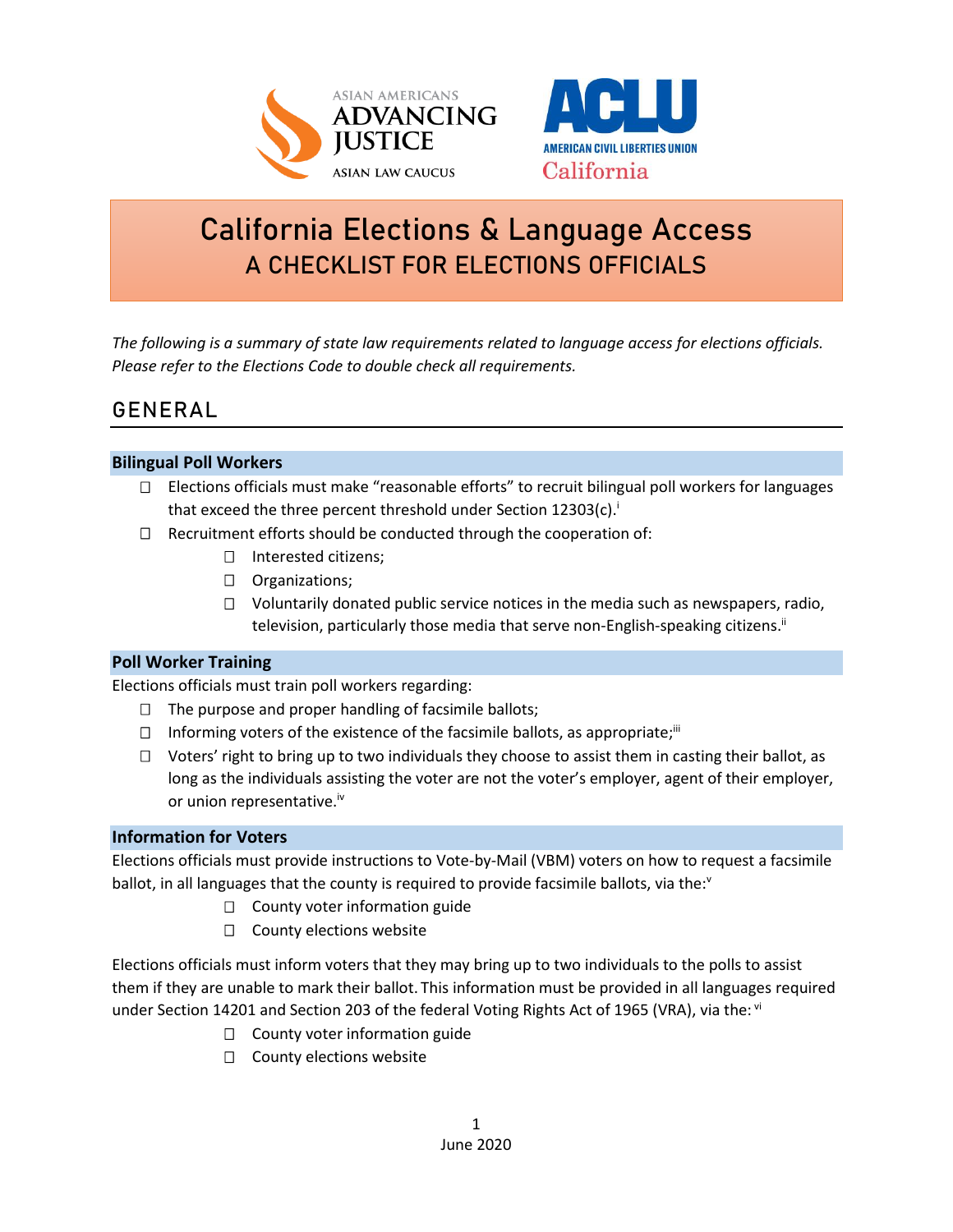### **County Website Requirements**

By E-14, the following information must be listed on the county elections website:

- $\Box$  All voting sites in the county;
- $\Box$  All languages of the facsimile ballots available at each voting site;
- $\Box$  Explanatory language about the list of voting sites and facsimile ballots in all Section 14201 languages.<sup>vii</sup>

Note: The county voter information guide must include text (translated into all languages in which the county provides facsimile ballots) referring voters with language needs to the URL or area of the elections website that contains the above information.<sup>viii</sup>

### **Bilingual Poll Workers**

By E-14, elections officials must:

- $\Box$  Prepare and make available a list of all the:
	- o Precincts which will have multilingual poll workers
	- $\circ$  Language(s) the poll workers speak.<sup>ix</sup>

### *Best Practices for Recruiting Bilingual Poll Workers*

**Use targeted recruitment strategies** – A combination of approaches will help strengthen bilingual poll worker recruitment efforts. Many counties have found success using some or all of these tactics:

- Offer an additional stipend for language skills.
- **■** Partner with faith-based networks and other community organizations that work with specific language communities.
- Create a high school poll worker program that reaches bilingual youth.
- Reach out to bilingual county employees through a county poll worker program.
- Use ethnic media to promote the opportunity within desired language communities.
- Do outreach at cultural events, community centers, and places of worship.

## **10 DAYS BEFORE ELECTION DAY**

#### **Serving Vote-by-Mail (VBM) Voters**

By E-10, elections officials must:

- $\Box$  Enable a VBM voter to request a facsimile copy of their ballot in their preferred language (via regular mail or email), if the voter lives in a precinct covered by Section 14201 for that language. The voter must be able to make that request by telephone, mail, online, or when requesting a vote by mail ballot from the county (no later than E-7).
- $\Box$  Have facsimile ballots prepared by E-10.
- $\Box$  On E-10 or before, process all requests for facsimile ballots made by E-10.

Elections officials may:

 $\Box$  Distribute facsimile ballots more widely or earlier than required.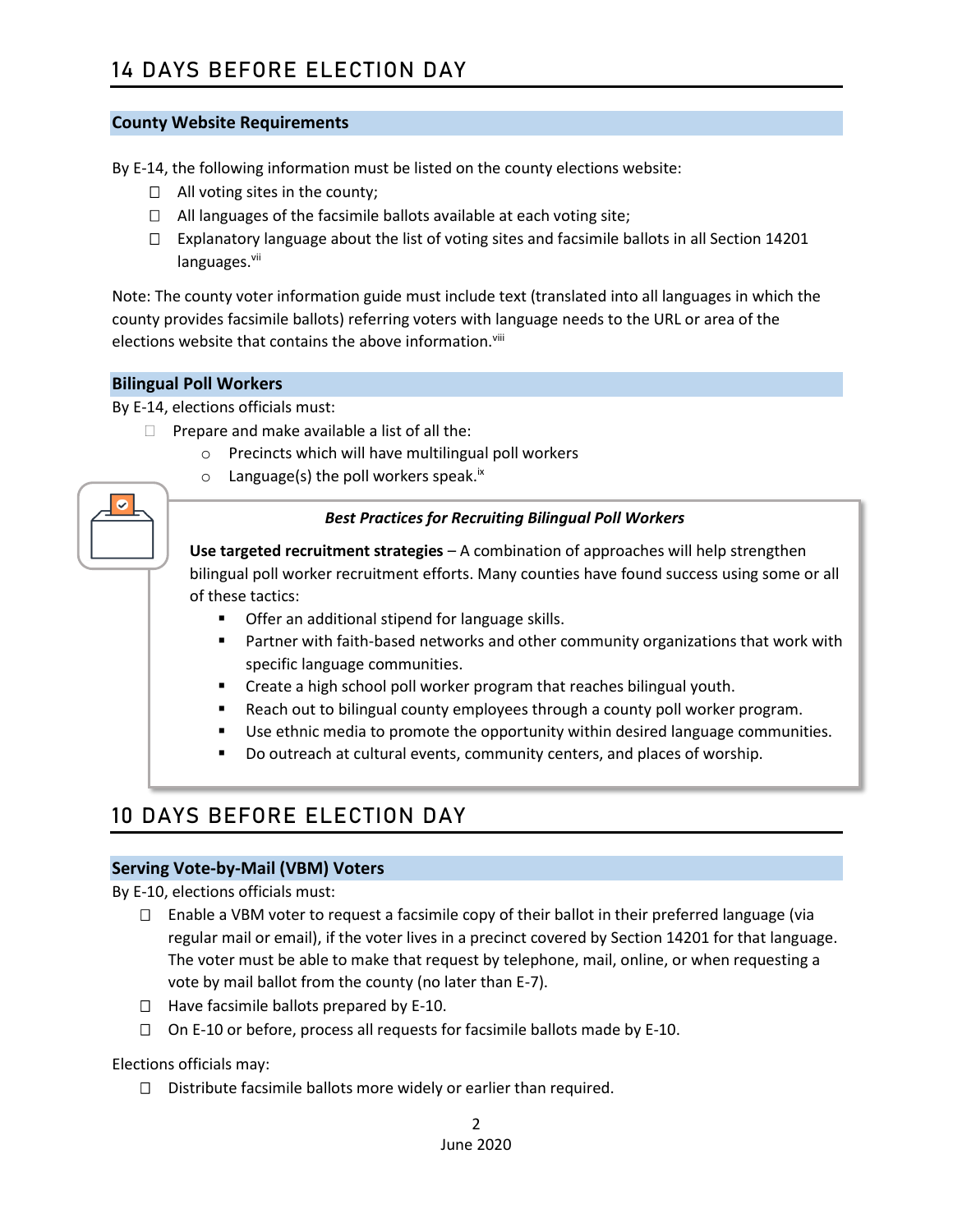### **Facsimile Ballots**

For the languages and precincts meeting the 3% threshold in Section 14201, elections officials must:

- $\Box$  Provide one facsimile ballot that is conspicuously posted in the voting location;
- $\Box$  Provide one facsimile ballot in loose leaf that a voter can take into the voting booth to vote with privacy.
- $\Box$  In precincts where the language group exceeds 20 percent of voting-age residents, two additional facsimile ballots must be available for voters in a loose leaf format.
- $\Box$  Ensure that if a voter requests a facsimile ballot, poll workers provide it instead of making voters find it themselves.

### *Best Practices for Facsimile Ballots*

**Provide additional facsimile ballots –** Issue more than two facsimile ballots per voting site, so that if a voter accidentally takes a loose leaf copy home with them (which is common), there are additional copies available.

**Create a centralized location for language access materials –** Place a language table or kiosk at every voting site that contains all language access materials. This keeps things organized, increases visibility of the materials, including facsimile ballots and required signage, and enables poll workers to follow a simple, consistent protocol across all sites.

**Ensure appropriate labeling –** If facsimile ballots are bound in a binder or booklet, the outside cover and/or spine should be appropriately labeled in-language so that it's clear what is inside.

**Alternative facsimile ballot format –** Some counties create a 'composite' facsimile ballot, i.e. a booklet containing translations of every race and ballot measure from every ballot type in the county. They find it easier from a material and training perspective to provide these at every voting site, rather than targeting only specific precincts for translation and provision of facsimile ballots. However, this requires the voter to look up each individual item from their ballot instead of referencing a facsimile that's a direct replica of their votable ballot. The effectiveness of this form of translation assistance is unclear at this time.

### **Translated Ballots vs. Facsimile Ballots**

- $\Box$  If translated votable ballots are required in a particular language under Section 203 of the federal VRA, then counties are not required to provide facsimile ballots in that language.
- $\Box$  Counties may replace facsimile ballots with translated votable ballots. If they do so, they are freed of several requirements under Section 14201.

#### **Signs**

 $\Box$  A sign informing voters of the existence of facsimile ballots must be posted in a voting location, if that voting location offers facsimile ballots. The sign must be in English and in the language(s) the facsimile ballots are available in. $x$